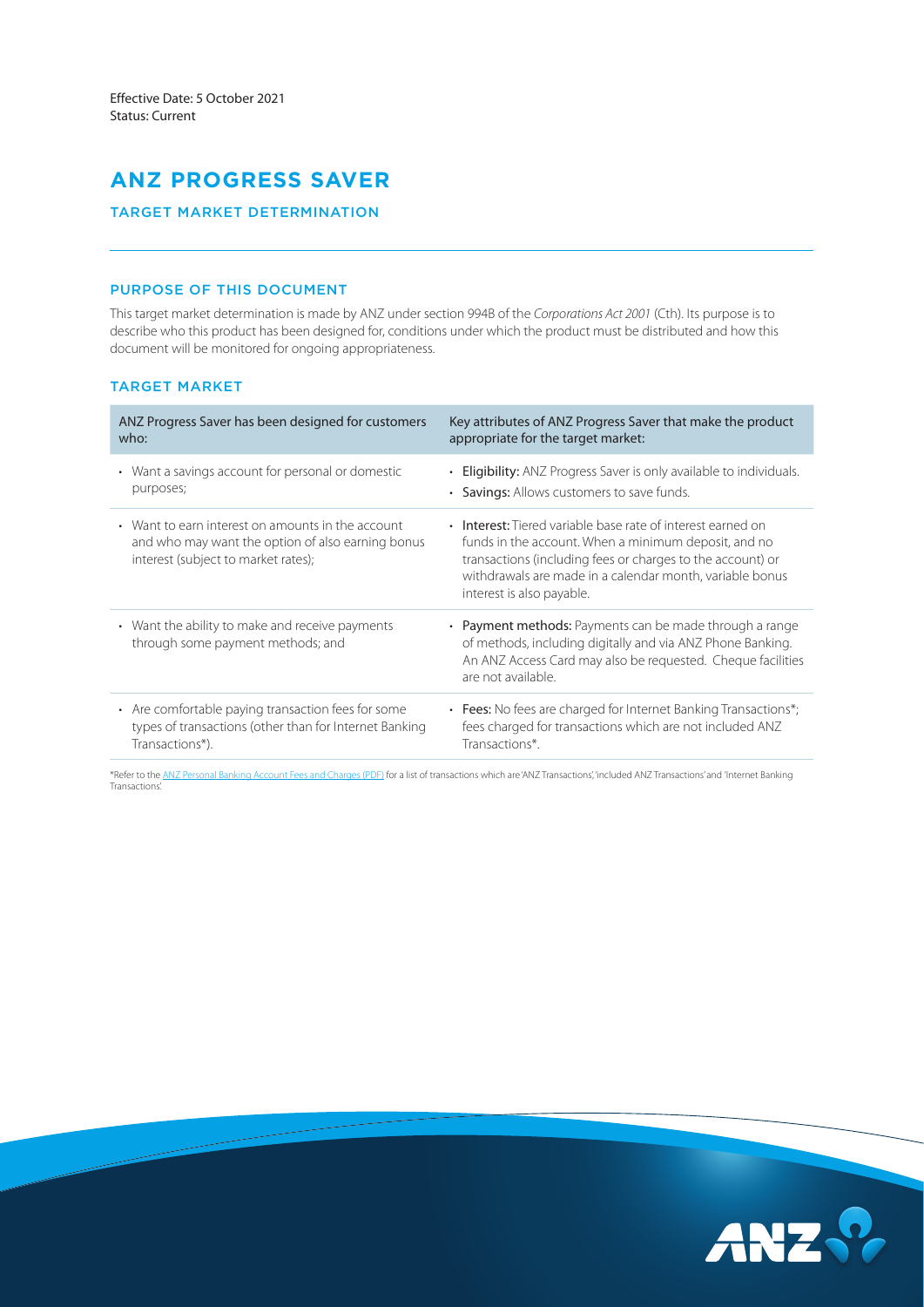# DISTRIBUTION CONDITIONS

ANZ applies the following conditions and restrictions to the distribution of ANZ Progress Saver so that the product is likely to be provided to customers in the target market.

|                             | Condition                                                                                                                                                                                                                                                                      | Why do we do this?                                                                                                                                                                                                                                                                                                                                                                                   |  |
|-----------------------------|--------------------------------------------------------------------------------------------------------------------------------------------------------------------------------------------------------------------------------------------------------------------------------|------------------------------------------------------------------------------------------------------------------------------------------------------------------------------------------------------------------------------------------------------------------------------------------------------------------------------------------------------------------------------------------------------|--|
| Channel                     | ANZ Progress Saver can only be provided to customers<br>through the following channels:<br>• ANZ Branches:<br>• ANZ Private:<br>• ANZ Customer Contact Centre; and<br>• ANZ Digital <sup>1</sup> .<br><sup>1</sup> This may include anz.com, ANZ App and ANZ Internet Banking. | So that ANZ only considers providing<br>ANZ Progress Saver if the customer's<br>application is received through<br>channels that are subject to appropriate<br>conditions, controls and/or monitoring<br>by ANZ.                                                                                                                                                                                     |  |
| Training &<br>Accreditation | ANZ Progress Saver can only be provided to customers by<br>ANZ directly or through the following persons:<br>• Authorised ANZ staff who are accredited and trained.                                                                                                            | So that:<br>• checks are conducted on matters like<br>qualifications and past conduct for<br>ANZ staff involved in the distribution of<br>ANZ products; and<br>• ANZ staff responsible for providing<br>products understand the distribution<br>process they are required to comply<br>with when distributing ANZ products,<br>as well as the legislative framework<br>relevant to their activities. |  |
| Process                     | ANZ Progress Saver can only be provided to customers<br>by following ANZ's customer application and product<br>selection process, including making relevant enquiries into<br>the customer's product needs.                                                                    | So that enquiries are made to determine<br>whether the product meets the likely<br>needs, financial situation and objectives<br>of the customer.                                                                                                                                                                                                                                                     |  |